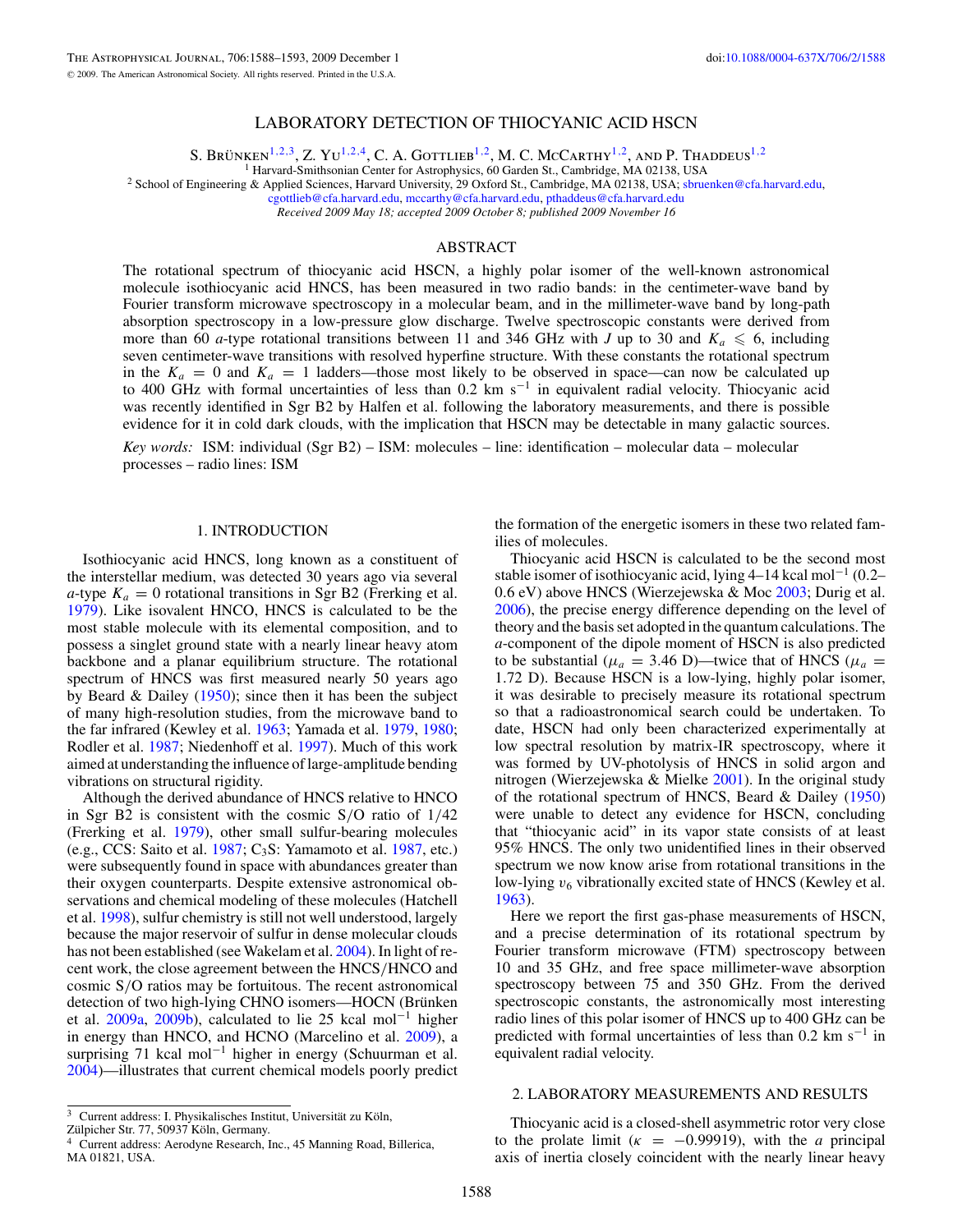<span id="page-1-2"></span>

<span id="page-1-0"></span>**Figure 1.** Equilibrium structure of thiocyanic acid calculated at the B3LYP/aug-cc-pVTZ level of theory (Wierzejewska & Moc [2003\)](#page-5-3). Bond lengths are in Å and angles in degrees.



<span id="page-1-1"></span>**Figure 2.** Energy level diagram of the lowest rotational levels of HSCN. Transitions measured by FTM spectroscopy are indicated by arrows.

atom backbone (see Figure [1\)](#page-1-0). For this reason, it has a large *A* rotational constant and a large separation between successive *Ka* levels (∼15 K), as the energy level diagram in Figure [2](#page-1-1) shows. The *a*-type spectrum of HSCN is expected to be significantly more intense than the *b*-type spectrum, owing to the large difference in dipole moments along the two principal inertial axes ( $\mu_a = 3.46$  D versus  $\mu_b = 1.09$  D).

The present apparatus has been described in detail previously (McCarthy et al. [2000;](#page-4-11) Gottlieb et al. [2003\)](#page-4-12). In the centimeterwave band, HSCN was produced in the throat of a pulsed supersonic discharge nozzle. As the discharge products expand from the nozzle into the confocal Fabry–Perot cavity, they undergo rapid adiabatic cooling; near the center of the cavity, the effective rotational temperature may be as low as 1 K. The gas mixture consisted of either acetonitrile (CH<sub>3</sub>CN,  $0.2\%$ ) or cyanogen ((CN)<sub>2</sub>, 0.2%), and hydrogen sulfide (H<sub>2</sub>S, 0.2%) diluted in an inert buffer gas (Ne). The strongest lines were obtained with a discharge potential of 900 V and a gas pulse duration of ∼300 µs. In the millimeter-wave band, HSCN was produced in a low-pressure dc discharge through hydrogen sulfide and cyanogen in a 2:1 mixture in Ar. The total pressure in our free space absorption cell was about 20 mtorr with the walls of the cell cooled to approximately 200 K. A discharge current of 100 mA was found to optimize transitions of both HNCS and HSCN, with the lines of HNCS approximately three times more intense than those of HSCN.

**Table 1** Centimeter-wave Laboratory Frequencies of HSCN

| Transition                   |         | Frequency    | $O - C^a$        |
|------------------------------|---------|--------------|------------------|
| $J'_{K'a,K'c} - J_{K_a,K_c}$ | $F'-F$  | (MHz)        | (kHz)            |
| $1_{0.1} - 0_{0.0}$          | $1 - 1$ | 11468.633(2) | $-1$             |
|                              | $2 - 1$ | 11469.851(2) | $\mathfrak{2}$   |
|                              | $0 - 1$ | 11471.669(2) | $-1$             |
| $2_{1.2} - 1_{1.1}$          | $2 - 1$ | 22817.864(2) | 3                |
|                              | $1 - 1$ | 22818.474(2) | 3                |
|                              | $2 - 2$ | 22818.711(2) | $\overline{c}$   |
|                              | $3 - 2$ | 22819.107(2) | 6                |
|                              | $1 - 0$ | 22820.591(2) | $-1$             |
| $2_{0.2} - 1_{0.1}$          | $2 - 2$ | 22937.998(2) | $-3$             |
|                              | $1 - 0$ | 22938.201(2) | $-2$             |
|                              | $2 - 1$ | 22939.214(2) | $-1$             |
|                              | $3 - 2$ | 22939.302(2) | $\mathbf{1}$     |
|                              | $1 - 1$ | 22941.237(2) | $-2$             |
| $2_{1,1}$ -1 <sub>1.0</sub>  | $2 - 1$ | 23057.406(2) | $-1$             |
|                              | $3 - 2$ | 23058.688(2) | 6                |
|                              | $2 - 2$ | 23057.769(2) | $-4$             |
|                              | $1 - 0$ | 23059.735(2) | $-1$             |
|                              | $1 - 1$ | 23058.819(2) | $-2$             |
| $3_{1,3} - 2_{1,2}$          | $3 - 3$ | 34227.537(2) | $-6$             |
|                              | $3 - 2$ | 34227.938(2) | 3                |
|                              | $4 - 3$ | 34228.291(2) | $\overline{4}$   |
|                              | $2 - 1$ | 34228.326(2) | $-3$             |
|                              | $2 - 2$ | 34228.936(2) | $-4$             |
| $3_{0.3} - 2_{0.2}$          | $3 - 3$ | 34407.326(2) | $-1$             |
|                              | $2 - 1$ | 34408.424(2) | $-1$             |
|                              | $3 - 2$ | 34408.629(2) | $\mathbf{1}$     |
|                              | $4 - 3$ | 34408.678(2) | $\mathfrak{2}$   |
|                              | $2 - 2$ | 34410.447(2) | $-2$             |
| $31.2 - 21.1$                | $3 - 3$ | 34586.340(2) | $-1$             |
|                              | $3 - 2$ | 34587.252(2) | $\mathfrak{2}$   |
|                              | $2 - 1$ | 34587.564(2) | $\boldsymbol{0}$ |
|                              | $4 - 3$ | 34587.625(2) | $\overline{4}$   |
|                              | $2 - 2$ | 34588.978(2) | $\mathbf{0}$     |
|                              |         |              |                  |

**Notes.** Three strongest  $(\Delta F = 1)$  hyperfine components of the  $J =$  $4 \rightarrow 3$  transition calculated from the full set of constants in Table [3:](#page-4-13)  $4_{1,4} \rightarrow 3_{1,3}$ : 45637.256 (4  $\rightarrow$  3), 45637.382 (3  $\rightarrow$  2), 45637.411 (5  $\rightarrow$  4);  $4_{0,3}$   $\rightarrow$  3<sub>0,2</sub>: 45877.720 (3  $\rightarrow$  2), 45877.807 (4  $\rightarrow$  3), 45877.838 (5  $\rightarrow$  4);  $4_{1,3}$   $\rightarrow$  3<sub>1,2</sub>: 46116.335 (4  $\rightarrow$  3), 46116.426 (3  $\rightarrow$  2), 46116.502 (5  $\rightarrow$  4). The 1 $\sigma$  uncertainties in the calculated frequencies are  $\pm 0.001$  MHz. a Calculated from the spectroscopic constants in Table [3.](#page-4-13)

# *2.1. Centimeter-wave Spectrum*

Our laboratory search for HSCN was guided by rotational constants derived from published quantum calculations (Wierzejewska  $&$  Moc [2003;](#page-5-3) Durig et al. [2006\)](#page-4-10), and nitrogen-14 quadrupole coupling constants calculated by us. A search near 11.5 GHz, the predicted frequency of the fundamental *a*-type rotational transition ( $J_{K_a,K_c} = 1_{0,1} \rightarrow 0_{0,0}$ ), was undertaken first. A triplet pattern, with the expected line spacing and relative intensities characteristic of the expected hyperfine structure (hfs) was found within 5 MHz of the prediction. Two other lines closely harmonic in frequency, the  $2_{0,2} \rightarrow 1_{0,1}$  and  $3_{0,3} \rightarrow 2_{0,2}$ transitions, were then found, as were lines in the  $K_a = 1$  ladder which were within 25 MHz of the predictions. As the arrows in Figure [2](#page-1-1) show, seven *a*-type transitions, three in the  $K_a = 0$ ladder, and four in  $K_a = 1$ , were detected in the centimeter-wave band (Table [1\)](#page-1-2). Owing to the low rotational temperature of the supersonic beam, the intensity of the  $K_a = 1$  lines was a factor of 1000 less than that in the  $K_a = 0$  ladder, so no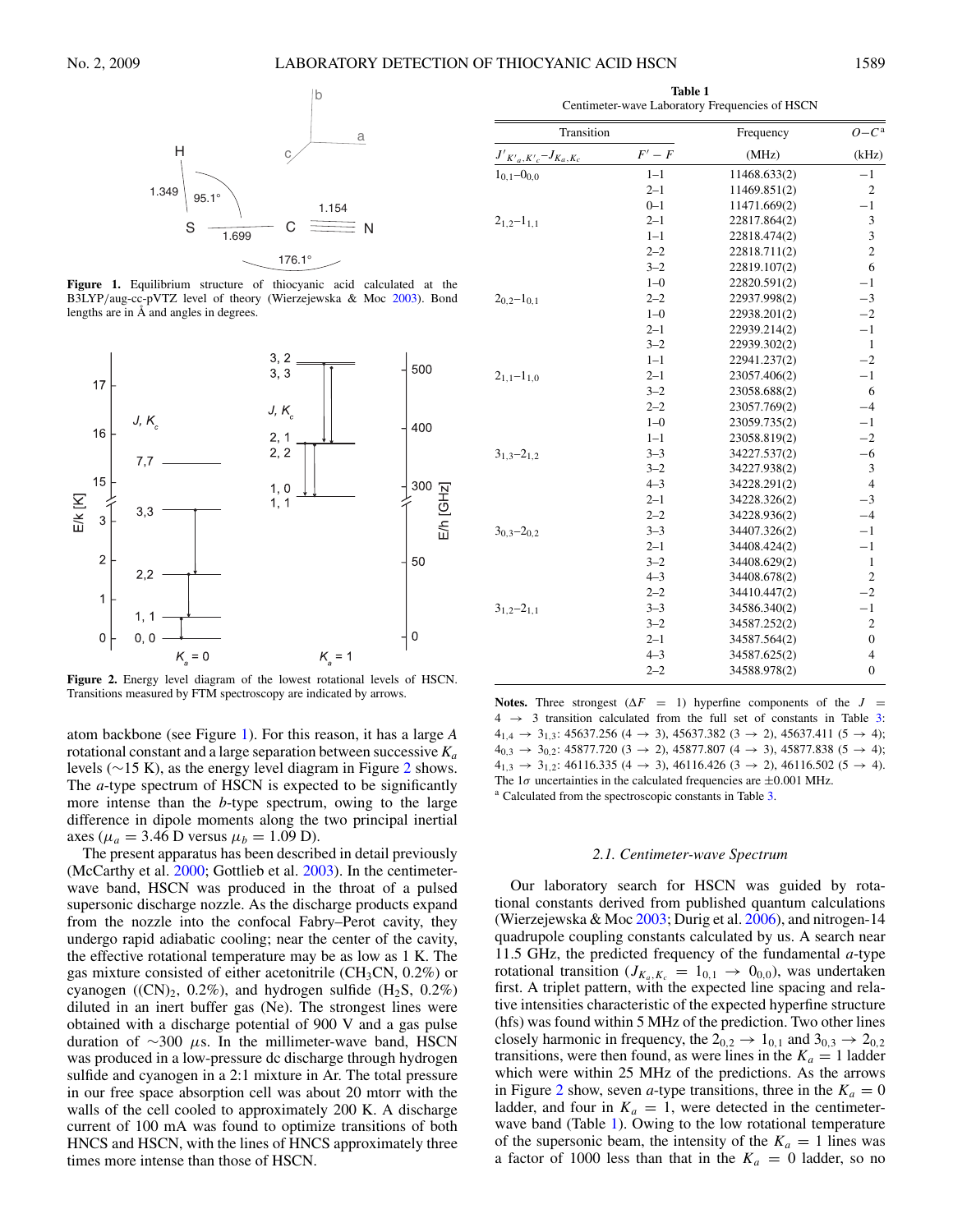<span id="page-2-1"></span>

<span id="page-2-0"></span>**Figure 3.** Calculated (top) and observed (bottom) spectra of the  $J_{K_a,K_c} = 2_{0,2}$  $1<sub>0.1</sub>$  transition of HSCN with resolved nitrogen hyperfine structure. Each line is split into two components, owing to the interaction of the supersonic molecular beam with the standing wave in the confocal Fabry–Perot cavity of the spectrometer.

attempt was made to search for higher  $K_a$  transitions with our FTM spectrometer.

There is very little doubt that all of the assigned lines are from HSCN, and no other molecule. The close harmonicity of lines in the  $K_a = 0$  ladder and the absence of fine structure confirms that the carrier is a closed-shell molecule. The measured rotational constants *B* and *C* agree to better than 0.2% with those predicted from two theoretical calculations (Wierzejewska & Moc [2003;](#page-5-3) Durig et al. [2006\)](#page-4-10), providing strong evidence that HSCN is the carrier of the observed lines. Hfs in the lower rotational transitions and quadrupole coupling constants within 15% of those predicted show that the molecule contains nitrogen, as illustrated in the sample spectrum of the  $2_{0,2} - 1_{0,1}$  transition (Figure [3\)](#page-2-0). Conclusive confirmation of our assignment was provided by detection of DSCN with an isotope shift of 2.40%, that is within 0.01% of that predicted, as well as well resolved deuterium and nitrogen-14 hfs in the centimeter-wave rotational lines.

## *2.2. Millimeter-wave Spectrum*

From a preliminary set of rotational constants derived from the FTM measurements, transitions in the  $K_a = 0$  and 1 ladders were observed with our free space millimeter-wave spectrometer. Many strong background lines were present in our discharge, but those of HSCN in the two lowest ladders were readily identified, because they were within 5 MHz of the predicted positions. Refinement of the spectroscopic constants following the identification of lines with successively higher  $K_a$ , allowed precise measurements of transitions with  $K_a$  up to 6 (see Figure [4](#page-2-1) for a sample spectrum of an *R*-branch series near 172 GHz). Summarized in Table [2](#page-3-0) are the measured millimeterwave frequencies.

<span id="page-2-3"></span><span id="page-2-2"></span>In all, more than 60 rotational transitions with *J* up to 30 and  $K_a \leq 6$ , including seven in the centimeter-wave band with resolved hfs, were analyzed with Watson's *S*-reduced Hamiltonian. The experimental frequencies were reproduced to within the measurement uncertainties with three rotational constants, seven centrifugal distortion constants including one



**Figure 4.** *R*-branch  $K_a = 0, 2-7$  spectrum of the  $J = 15-14$  transition of HSCN. The inset shows the  $15_{0,15}-14_{0,14}$  and  $15_{2,14}-14_{2,13}$  lines observed with higher frequency resolution and signal to noise on an expanded frequency scale. The instrumental line shape is approximately the second derivative of a Lorentzian profile, owing to the detection scheme employed.

eighth-order constant, and two quadrupole coupling constants. Adding a second eighth-order distortion constant  $(L_{KJ})$  reduced the rms (28 kHz) only slightly, so  $L_{KJ}$  was constrained to zero. The *A* rotational constant was not well determined because we did not observe any *b*-type transitions. Owing to the high correlation with the  $K_a$  dependent centrifugal distortion constants  $(D_K, H_K, \text{ and } L_K)$  and the very weak dependence of the *R*-branch ( $\Delta J = 1$ ,  $\Delta K_a = 0$ ) transitions on *A*, the actual uncertainty in *A* may be greater than the statistical uncertainty obtained with the truncated Hamiltonian.<sup>[5](#page-2-2)</sup> Summarized in Table [3](#page-4-13) are the measured and theoretical spectroscopic constants of HSCN and DSCN.

An accurate determination of *A* awaits the detection of *b*-type transitions, such as  $1_{1,1} \rightarrow 0_{0,0}$  near 300 GHz. Although  $\mu_b^2$ <br>is 10 times smaller than  $\mu_a^2$ , transitions such as these at high frequencies will be fairly intense. The difficulty in identifying *b*-type transitions in the present experiment was not signal to noise, but rather resulted from: (1) uncertainties in the frequency predictions; (2) lack of harmonicity of the *b*-type transitions; and (3) high density of background lines in our discharge source.

The rotational spectrum of HSCN in the  $K_a = 0$  and 1 ladders (those mainly expected to be populated in the interstellar gas) can now be predicted with formal uncertainties of better than 0.2 km s<sup>-1</sup> in equivalent radial velocity up to 400 GHz with the constants in Table [4.](#page-4-13) The spectroscopic constants in Table [3](#page-4-13) might not be sufficiently accurate to predict frequencies of lines with higher  $K_a$ , because HSCN like HNCS (Niedenhoff et al. [1995\)](#page-4-14) is expected to show effects of quasilinearity characterized by large centrifugal distortion $6$  and slow convergence of the effective rotational Hamiltonian, particularly for purely *Ka* dependent terms. Measurements of lines in higher *Ka* ladders confirm this expectation. For example, several tentatively assigned lines with  $K_a = 7$  differ by 1–2 MHz from those predicted with the spectroscopic constants in Table [3,](#page-4-13) and the addition of still higher-order distortion fails to remove this discrepancy possibly owing to omission of the  $K_a$  dependent terms  $D_K$  and  $H_K$  in the Hamiltonian. A more extensive analysis of the rotational spectrum of HSCN is anticipated.

<sup>&</sup>lt;sup>5</sup> The correlation of *A* with  $D_{JK}$  and  $H_{JK}$  is not very large: 0.5–0.6.<br><sup>6</sup> Although the fourth-order distortion constants of HSCN are comparable to those of  $\overline{SO}_2$  (Müller & Brünken [2005\)](#page-4-15),  $H_{KJ}$  and  $H_{JK}$  are roughly 10 times, and  $L_{KKJ}$  is 1000 times greater in HSCN.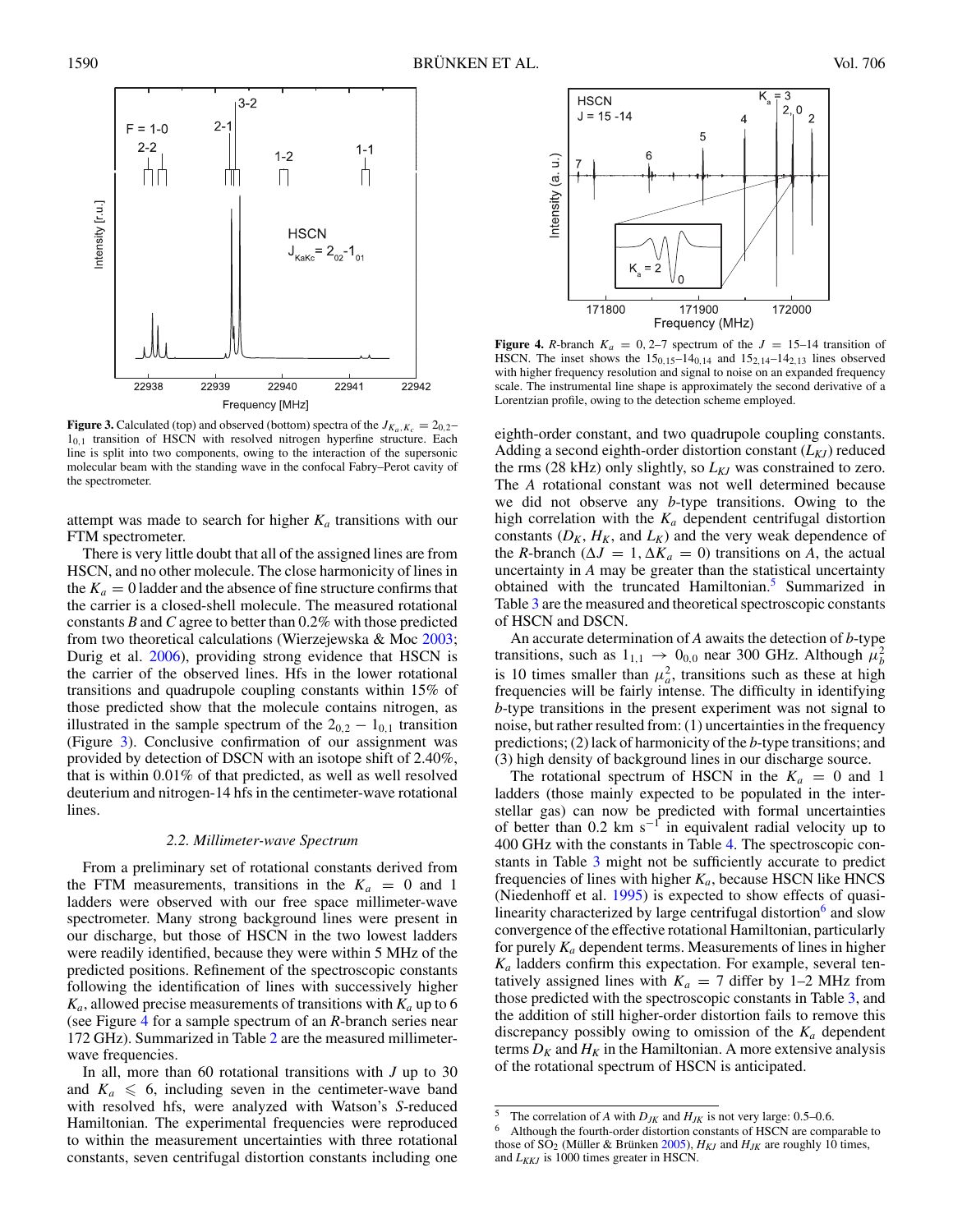<span id="page-3-0"></span> $\equiv$ 

| Transition                               | Frequency <sup>a</sup> | $O - C^b$    | Transition                               | Frequency <sup>a</sup> | $O - C^b$        |
|------------------------------------------|------------------------|--------------|------------------------------------------|------------------------|------------------|
| $J'_{K'a,K'c}(F') - J_{K_a,K_c}(F)$      | (MHz)                  | (kHz)        | $J'_{K'a,K'c}(F') - J_{K_a,K_c}(F)$      | (MHz)                  | (kHz)            |
| $7_{1,7}$ (7)-6 <sub>1,6</sub> (6)       | 79863.510(70)          | 22           | $20_{5,15} - 19_{5,14}$                  | 229183.907(100)        | 81               |
| $7_{1,7}(6) - 6_{1,6}(5)$                | 79863.510(70)          | 9            | $20_{5,16} - 19_{5,15}$                  | 229183.907(100)        | 81               |
| $7_{1,7}$ (8)-6 <sub>1,6</sub> (7)       | 79863.510(70)          | $-12$        | $20_{4,17} - 19_{4,16}$                  | 229244.067(50)         | 5                |
| $7_{4,3}$ (7)-6 <sub>4,2</sub> (6)       | 80250.441(70)          | 54           | $20_{4,16} - 19_{4,15}$                  | 229244.067(50)         | 5                |
| $7_{4,4}$ (7)–6 <sub>4,3</sub> (6)       | 80250.441(70)          | 54           | $20_{0,20} - 19_{0,19}$                  | 229289.446(50)         | $-6$             |
| $7_{4,3}$ (8)–6 <sub>4,2</sub> (7)       | 80250.791(70)          | $^{-3}$      | $20_{3,18}$ (20)-19 <sub>3,17</sub> (19) | 229291.126(50)         | 117              |
| $7_{4,4}$ (8)-6 <sub>4,3</sub> (7)       | 80250.791(70)          | $-3$         | $20_{3,18}$ (19)-19 <sub>3,17</sub> (18) | 229291.126(50)         | 108              |
| $7_{4,3}(6) - 6_{4,2}(5)$                | 80250.791(70)          | $-67$        | $20_{3,18}$ (21)-19 <sub>3.17</sub> (20) | 229291.126(50)         | 105              |
| $7_{4,4}(6)$ -6 <sub>4,3</sub> (5)       | 80250.791(70)          | $-67$        | $20_{3,17}$ (20)-19 <sub>3,16</sub> (19) | 229291.126(50)         | $-75$            |
| $7_{3,5}$ (8)-6 <sub>3,4</sub> (7)       | 80266.314(70)          | $-33$        | $20_{3,17}$ (19)-19 <sub>3,16</sub> (18) | 229291.126(50)         | $-84$            |
| $7_{3,4}(8)$ -6 <sub>3,3</sub> $(7)$     | 80266.314(70)          | $-33$        | $20_{3,17}$ (21)-19 <sub>3.16</sub> (20) | 229291.126(50)         | $-87$            |
| $7_{3,5}(6) - 6_{3,4}(5)$                | 80266.314(70)          | $-54$        | $20_{2,19} - 19_{2,18}$                  | 229307.445(50)         | 37               |
| $7_{3,4}(6)$ -6 <sub>3,3</sub> (5)       | 80266.314(70)          | $-55$        | $20_{2,18} - 19_{2,17}$                  | 229357.425(50)         | 35               |
| $7_{2,6}$ (7)–6 <sub>2,5</sub> (6)       | 80276.520(100)         | 119          | $20_{1,19} - 19_{1,18}$                  | 230517.744(50)         | 23               |
| $7_{2,6}(6)$ -6 <sub>2,5</sub> (5)       | 80276.520(100)         | 17           | $28_{1,28} - 27_{1,27}$                  | 319288.018(50)         | 3                |
| $7_{2,6}$ (8)-6 <sub>2,5</sub> (7)       | 80276.520(100)         | 8            | $28_{6,22} - 27_{6,21}$                  | 320680.289(70)         | $\boldsymbol{0}$ |
| $7_{2,5}$ (7)–6 <sub>2,4</sub> (6)       | 80278.500(100)         | $-8\,$       | $28_{6,23} - 27_{6,22}$                  | 320680.289(70)         | $\mathbf{0}$     |
| $7_{2,5}(6) - 6_{2,4}(5)$                | 80278.500(100)         | $-110$       | $28_{5,23} - 27_{5,22}$                  | 320789.132(70)         | 33               |
| $7_{2,5}$ (8)-6 <sub>2,4</sub> (7)       | 80278.500(100)         | $-119$       | $28_{5,24} - 27_{5,23}$                  | 320789.132(70)         | 33               |
| $7_{0,7}(6)$ -6 <sub>0.6</sub> (5)       | 80283.167(100)         | 23           | $28_{0,28} - 27_{0,27}$                  | 320866.104(50)         | $-9$             |
| $7_{0,7}$ (7)–6 <sub>0.6</sub> (6)       | 80283.167(100)         | 2            | $28_{4.25} - 27_{4.24}$                  | 320874.881(70)         | $-40$            |
| $7_{0.7}$ (8)-6 <sub>0.6</sub> (7)       | 80283.167(100)         | $-10$        | $28_{4,24} - 27_{4,23}$                  | 320874.881(70)         | $-40$            |
| $7_{1,6}$ (7)–6 <sub>1.5</sub> (6)       | 80701.834(50)          | 26           | $28_{3,26} - 27_{3,25}$                  | 320944.094(70)         | 28               |
| $7_{1,6}$ (6)–6 <sub>1,5</sub> (5)       | 80701.834(50)          | 21           | $28_{3,25} - 27_{3,24}$                  | 320945.058(70)         | $-44$            |
| $7_{1,6}$ (8)–6 <sub>1.5</sub> (7)       | 80701.834(50)          | $-13$        | $28_{2,27} - 27_{2,26}$                  | 320947.797(70)         | 24               |
| $15_{1,15} - 14_{1,14}$                  | 171114.764(70)         | 27           | $28_{2,26} - 27_{2,25}$                  | 321084.822(70)         | 34               |
| $15_{6,9}$ (15)-14 <sub>6,8</sub> (14)   | 171846.683(50)         | 6            | $28_{1,27} - 27_{1,26}$                  | 322634.357(50)         | 5                |
| $15_{6,10}$ (15)–14 <sub>6.9</sub> (14)  | 171846.683(50)         | 6            | $29_{1,29} - 28_{1,28}$                  | 330677.889(50)         | 20               |
| $15_{6,9}$ (16)–14 <sub>6,8</sub> (15)   | 171846.683(50)         | $-90$        | $29_{6,23} - 28_{6,22}$                  | 332122.576(50)         | 12               |
| $15_{6,10}$ (16)-14 <sub>6.9</sub> (15)  | 171846.683(50)         | $-90$        | $29_{6,24} - 28_{6,23}$                  | 332122.576(50)         | 12               |
| $15_{6,9}$ (14)–14 <sub>6,8</sub> (13)   | 171846.683(50)         | $-93$        | $29_{5,25} - 28_{5,24}$                  | 332235.385(50)         | 27               |
| $15_{6,10}$ (14)–14 <sub>6,9</sub> (13)  | 171846.683(50)         | $-93$        | $29_{5,24} - 28_{5,23}$                  | 332235.385(50)         | 27               |
| $15_{5,10}$ (15)–14 <sub>5.9</sub> (14)  | 171904.568(50)         | 81           | $29_{0,29} - 28_{0,28}$                  | 332304.265(50)         | $\mathbf{1}$     |
| $15_{5,11}$ (15)–14 <sub>5,10</sub> (14) | 171904.568(50)         | 81           | $29_{4,26} - 28_{4,25}$                  | 332324.418(50)         | -56              |
| $15_{5,10}$ (14)–14 <sub>5.9</sub> (13)  | 171904.568(50)         | 13           | $29_{4,25} - 28_{4,24}$                  | 332324.418(50)         | $-56$            |
| $15_{5,11}$ (14)–14 <sub>5,10</sub> (13) | 171904.568(50)         | 13           | $29_{3,27} - 28_{3,26}$                  | 332396.525(100)        | $-65$            |
| $15_{5,10}$ (16)-14 <sub>5.9</sub> (15)  | 171904.568(50)         | 13           | $29_{2,28} - 28_{2,27}$                  | 332397.567(100)        | 69               |
| $15_{5,11}$ (16)-14 <sub>5,10</sub> (15) | 171904.568(50)         | 13           | $29_{2,27} - 28_{2,26}$                  | 332549.685(50)         | $\,8\,$          |
| $15_{4,12} - 14_{4,11}$                  | 171949.362(70)         | 17           | $29_{1,28} - 28_{1,27}$                  | 334143.081(50)         | $-1$             |
| $15_{4,11} - 14_{4,10}$                  | 171949.362(70)         | 17           | $30_{1,30} - 29_{1,29}$                  | 342066.325(50)         | $-7$             |
| $15_{3,13}$ (15)-14 <sub>3,12</sub> (14) | 171983.747(70)         | 81           | $30_{6,24} - 29_{6,23}$                  | 343563.740(50)         | 16               |
| $15_{3,13}$ (14)-14 <sub>3,12</sub> (13) | 171983.747(70)         | 59           | $30_{6,25} - 29_{6,24}$                  | 343563.740(50)         | 16               |
| $15_{3,13}$ (16)-14 <sub>3,12</sub> (15) | 171983.747(70)         | 54           | $30_{5,26} - 29_{5,25}$                  | 343680.553(50)         | 40               |
| $15_{3,12}$ (15)-14 <sub>3,11</sub> (14) | 171983.747(70)         | 36           | $30_{5,25} - 29_{5,24}$                  | 343680.553(50)         | 40               |
| $15_{3,12}$ (14)–14 <sub>3,11</sub> (13) | 171983.747(70)         | 14           | $30_{0,30} - 29_{0,29}$                  | 343740.186(50)         | 8                |
| $15_{3,12}$ (16)-14 <sub>3,11</sub> (15) | 171983.747(70)         | 9            | $30_{4,27} - 29_{4,26}$                  | 343772.872(50)         | $-75$            |
| $15_{2,14} - 14_{2,13}$                  | 172000.753(70)         | 27           | $30_{4.27} - 29_{4.26}$                  | 343772.872(50)         | $-75$            |
| $15_{0,15} - 14_{0,14}$                  | 172001.112(70)         | $\mathbf{1}$ | $30_{2,29} - 29_{2,28}$                  | 343845.881(50)         | $-5$             |
| $15_{2,13} - 14_{2,12}$                  | 172021.824(70)         | 37           | $30_{3,28} - 29_{3,27}$                  | 343848.084(100)        | $\overline{4}$   |
| $15_{1,14} - 14_{1,13}$                  | 172910.366(70)         | 29           | $30_{3,27} - 29_{3,26}$                  | 343849.488(50)         | $-56$            |
| $20_{1,20} - 19_{1,19}$                  | 228124.750(50)         | 25           | $30_{2,28} - 29_{2,27}$                  | 344014.301(50)         | 2                |
| $20_{6,14} - 19_{6,13}$                  | 229106.527(50)         | $-35$        | $30_{1,29} - 29_{1,28}$                  | 345650.349(50)         | 9                |

#### **Table 2** Millimeter-wave Laboratory Frequencies of HSCN

#### **Notes.**

<sup>a</sup> Estimated experimental  $1\sigma$  uncertainties in parentheses.

 $20_{6,15} - 19_{6,14}$  229106.527(50)  $-35$ 

<sup>b</sup> For lines with hfs less than the experimental uncertainty, *C* is the intensity weighted average of the three strongest hyperfine components.

# 3. DISCUSSION

Thiocyanic acid was recently detected in Sgr B2 on the basis of the work here, and there is possible evidence of HSCN in published spectra of cold dark clouds. In Sgr B2, five consecutive

 $K_a = 0$  transitions were observed in the three millimeter-wave band (Halfen et al. [2009\)](#page-4-16). The intensities, linewidths, and LSR velocities of HSCN and HNCS are comparable; the emission is cospatial and extended; and the column density of HSCN is only three times lower than that of the ground-state isomer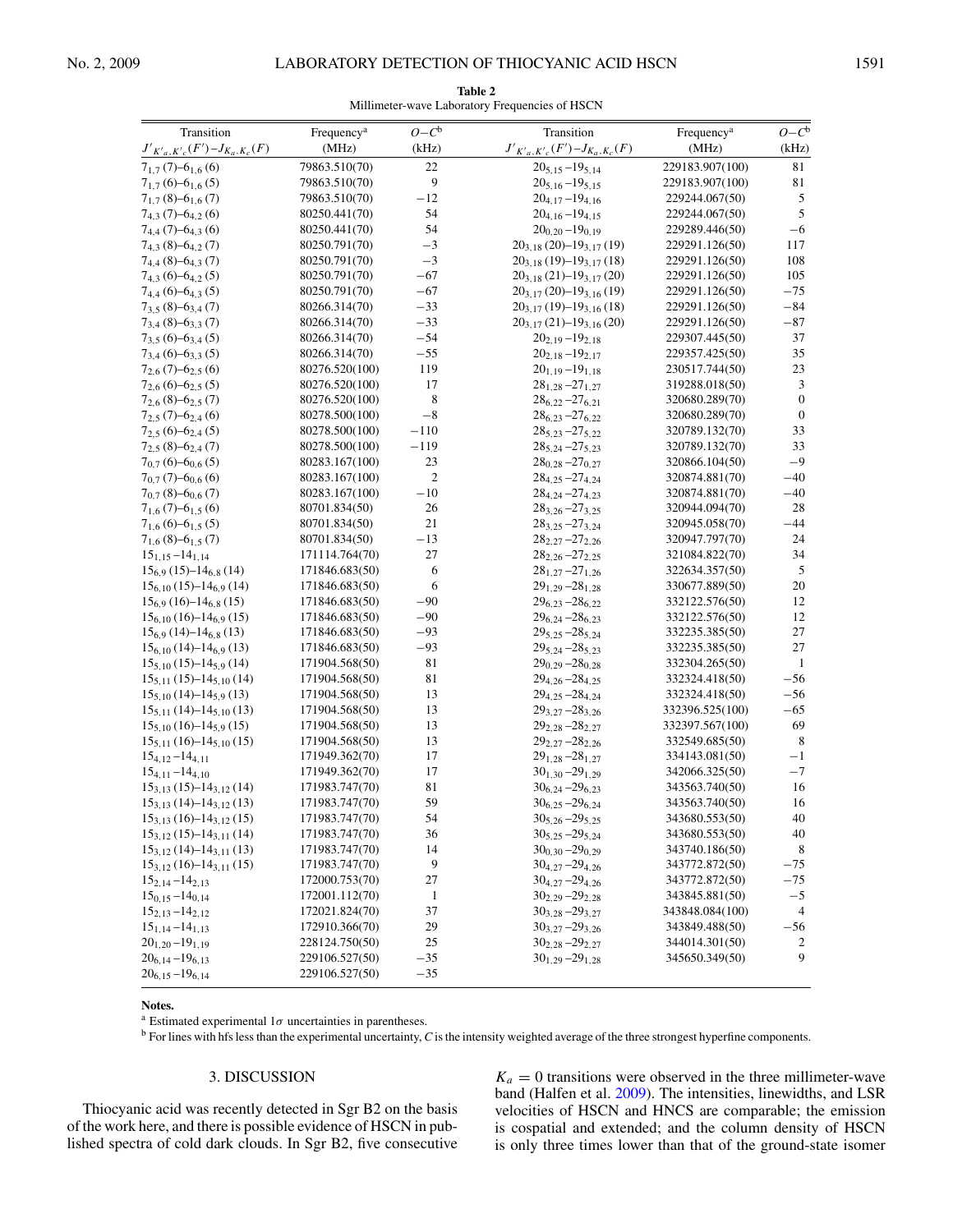**Table 3** Spectroscopic Constants of HSCN and DSCN (in MHz)

<span id="page-4-13"></span>

| Constant                     | <b>HSCN</b>         |                          | <b>DSCN</b>             |                          |
|------------------------------|---------------------|--------------------------|-------------------------|--------------------------|
|                              | Laboratory          | Theoretical <sup>a</sup> | Laboratory <sup>b</sup> | Theoretical <sup>a</sup> |
| A                            | 289737(64)          | 285588                   | 151350 (478)            | 149770                   |
| B                            | 5794.71368(20)      | 5774.1                   | 5705.09910(29)          | 5701.6                   |
| C                            | 5674.93940(20)      | 5659.6                   | 5489.24957(27)          | 5492.5                   |
| $D_{JK}$                     | 0.15153(11)         |                          | 0.14152(34)             |                          |
| $10^3D_I$                    | 1.66557(21)         |                          | 1.560(20)               |                          |
| $10^{6}d_{1}$                | $-35.91(21)$        |                          |                         |                          |
| $10^{6}d_{2}$                | $-5.17(31)$         |                          |                         |                          |
| $10^6 H_{IK}$                | 0.518(26)           |                          |                         |                          |
| $10^6$ H <sub>KI</sub>       | $-170.3(86)$        |                          |                         |                          |
| $10^6 L_{KKJ}$               | $-4.46(16)$         |                          |                         |                          |
| $\chi_{aa}$ (N) <sup>c</sup> | $-4.0477(15)$       | $-4.50$                  | $-4.0530(11)$           | $-4.50$                  |
| $\chi_{bb}$ (N) <sup>c</sup> | 2.8271(18)          | 3.22                     | 2.8292(18)              | 3.22                     |
| $\chi_{aa}(\mathbf{D})^c$    |                     |                          | $-0.0821(32)$           | $-0.0549$                |
| $\chi_{bb}(D)^c$             |                     |                          | 0.1445(26)              | 0.141                    |
|                              | Dipole moments (D): |                          |                         |                          |
| $\mu_a$                      |                     | 3.46                     |                         | 3.46                     |
| $\mu_b$                      |                     | 1.09                     |                         | 1.09                     |

#### **Notes.**

<sup>a</sup> Rotational constants and dipole moments calculated at the B3LYP level of theory with a 6-311+G(d) basis (Durig et al. [2006\)](#page-4-10); nitrogen quadrupole coupling constants ( $\chi_{aa}$  and  $\chi_{bb}$ ) calculated with an aug-cc-pVTZ basis by us. b Spectroscopic constants derived from seven transitions in the centimeter-wave band.

<sup>c</sup> The third quadrupole constant ( $\chi_{cc}$ ) was constrained, where  $\chi_{cc}$  =  $-(\chi_{aa} + \chi_{bb}).$ 

<span id="page-4-16"></span><span id="page-4-12"></span><span id="page-4-10"></span><span id="page-4-8"></span><span id="page-4-7"></span><span id="page-4-1"></span><span id="page-4-0"></span>HNCS. In TMC-1, two unidentified lines closely coincide in frequency with those of HSCN. Marcelino et al [\(2009\)](#page-4-9) observed a line with the IRAM 30 m telescope (91750.68  $\pm$  0.03 MHz) that we have assigned to the  $8<sub>0,8</sub>-7<sub>0,7</sub>$  transition of HSCN  $(91750.630 \pm 0.027 \text{ MHz})$ . This line is most intense in TMC-1, but it was also observed in L1544 and B1, suggesting that HSCN may be present in many other dark clouds. A second unidentified line, whose frequency (45877.746 MHz, uncertainty  $\geq 20$  kHz) is in good agreement with that of the  $4_{0,4}$ – $3_{0,3}$ transition (44877.800  $\pm$  0.015 MHz), was observed in a wide band spectral line survey of TMC-1 with the Nobeyama 45 m Telescope (Kaifu et al. [2004\)](#page-4-17). Unresolved hyperfine structure would account for the somewhat greater width  $(0.80 \text{ km s}^{-1})$  of the astronomical line at 44.9 GHz. A column density of HSCN in TMC-1 of (2–4) ×  $10^{11}$  cm<sup>-2</sup> was estimated from these two lines, on the assumption that the rotational temperature is 6 K. HNCS was not observed in TMC-1 by Kaifu et al. [\(2004\)](#page-4-17), implying that the HSCN/HNCS ratio of  $\geq 25\%$  may be similar to that in Sgr B2.

<span id="page-4-18"></span><span id="page-4-17"></span><span id="page-4-15"></span><span id="page-4-14"></span><span id="page-4-11"></span><span id="page-4-9"></span><span id="page-4-6"></span><span id="page-4-5"></span><span id="page-4-4"></span><span id="page-4-3"></span><span id="page-4-2"></span>Now that the astronomically most important rotational transitions have been measured in the laboratory, and HSCN has been identified in at least one astronomical source, observations in other galactic sources should follow. Measurements of the HSCN/HNCS ratio in sources with different physical and chemical environments may clarify how isomers are formed in the interstellar gas. Studies of HNC and HCN have shown that the abundance ratio of these two isomers is much greater in cold dark clouds than in sources with much higher kinetic temperatures (Hirota et al. [1998\)](#page-4-18). If the identification of HSCN in dark clouds is confirmed, it would allow comparison of the HSCN/ HNCS ratio with that in warm sources and possibly in hot cores if both isomers are detected.

**Table 4** Effective Constants for the  $K_a = 0$  and 1 Transitions of HSCN

| $K_a$ | $E/k$ (K) | Effective Constants (in MHz) |                 |                 |
|-------|-----------|------------------------------|-----------------|-----------------|
|       |           | R                            | $10^3 \times D$ | $10^9 \times H$ |
| 0     | 0.0       | 5734.82973(27)               | 3.2452(13)      | 5.8(11)         |
| 1L    | 14.2      | 5704.73444(16)               | 2.0239(7)       | 5.8(6)          |
| 1U    | 14.2.     | 5764.62154(13)               | 2.0955(6)       | $-4.4(5)$       |

**Notes.** Effective constants derived from the least-squares fit to frequencies calculated with the constants in Table [3](#page-4-13) neglecting hfs. Lines of astronomical interest can be calculated with the standard expression

$$
v = 2BJ - 4DJ^3 + 2HJ^3(3J^2 + 1),
$$

where *J* refers to the upper rotational level. The formal uncertainties in the calculated frequencies are  $\leq 0.2$  km s<sup>-1</sup> for transitions between 68 and 400 GHz.

Detection of the more abundant rare isotopic species would yield a precise molecular structure. Because lines of HSCN are very intense in our FTM spectrometer, it should be feasible to detect the rare isotopic species either in natural abundance or with isotopically enriched samples.

The present laboratory spectroscopy should be extended to higher frequencies in anticipation of observations of HSCN in the submillimeter-wave and THz bands. By analogy with the extensive work on HNCS (see Niedenhoff et al. [1997,](#page-4-4) and references therein), a full investigation of quasilinear HSCN may require measuring *b*-type transitions, pure rotational transitions in the low-lying vibrational states, and rotationally resolved IR spectra in the bending states.

This work is supported by NSF grant CHE-0701204 and NASA grant NNX08AE05G.

#### REFERENCES

- Beard, C. I., & Dailey, B. P. 1950, [J. Chem. Phys.,](http://dx.doi.org/10.1063/1.1747507) [18, 1437](http://adsabs.harvard.edu/cgi-bin/bib_query?1950JChPh..18.1437B)
- Brünken, S., Belloche, A., Martín, S., Verheyen, L., & Menten, K. M. 2009a, A&A, in press
- Brünken, S., Gottlieb, C. A., McCarthy, M. C., & Thaddeus, P. 2009b,  $A<sub>1</sub>$ , [697,](http://adsabs.harvard.edu/cgi-bin/bib_query?2009ApJ...697..880B) [880](http://adsabs.harvard.edu/cgi-bin/bib_query?2009ApJ...697..880B)
- Durig, J. R., Zheng, C., & Deeb, H. 2006, [J. Mol. Struct.,](http://dx.doi.org/10.1016/j.molstruc.2005.06.034) [784, 78](http://adsabs.harvard.edu/cgi-bin/bib_query?2006JMoSt.784...78D)
- Frerking, M. A., Linke, R. A., & Thaddeus, P. 1979, [ApJ,](http://dx.doi.org/10.1086/183126) [234,](http://adsabs.harvard.edu/cgi-bin/bib_query?1979ApJ...234L.143F) [L143](http://adsabs.harvard.edu/cgi-bin/bib_query?1979ApJ...234L.143F)
- Gottlieb, C. A., Myers, P. C., & Thaddeus, P. 2003, [ApJ,](http://dx.doi.org/10.1086/368378) [588, 655](http://adsabs.harvard.edu/cgi-bin/bib_query?2003ApJ...588..655G)
- Halfen, D. T., Ziurys, L. M., Brünken, S., Gottlieb, C. A., McCarthy, M. C., & Thaddeus, P. 2009, [ApJ,](http://dx.doi.org/10.1088/0004-637X/702/2/L124) [702, L124](http://adsabs.harvard.edu/cgi-bin/bib_query?2009ApJ...702L.124H)
- Hatchell, J., Thompson, M. A., Millar, T. J., & MacDonald, G. H. 1998, A&A, [338, 713](http://adsabs.harvard.edu/cgi-bin/bib_query?1998A&A...338..713H)
- Hirota, T., Yamamoto, S., Mikami, H., & Ohishi, M. 1998, [ApJ,](http://dx.doi.org/10.1086/306032) [503,](http://adsabs.harvard.edu/cgi-bin/bib_query?1998ApJ...503..717H) [721](http://adsabs.harvard.edu/cgi-bin/bib_query?1998ApJ...503..717H)
- Kaifu, N., et al. 2004, PASJ, [56, 69](http://adsabs.harvard.edu/cgi-bin/bib_query?2004PASJ...56...69K)
- Kewley, R., Sastry, K. V. L. N., & Winnewisser, M. 1963, [J. Mol. Spectrosc.,](http://dx.doi.org/10.1016/0022-2852(63)90188-7) [10, 418](http://adsabs.harvard.edu/cgi-bin/bib_query?1963JMoSp..10..418K)
- Marcelino, N., Cernicharo, P., Tercero, B., & Roueff, E. 2009, [ApJ,](http://dx.doi.org/10.1088/0004-637X/690/1/L27) [690,](http://adsabs.harvard.edu/cgi-bin/bib_query?2009ApJ...690L..27M) [L27](http://adsabs.harvard.edu/cgi-bin/bib_query?2009ApJ...690L..27M)
- McCarthy, M. C., Chen, W., Travers, M. J., & Thaddeus, P. 2000, [ApJS,](http://dx.doi.org/10.1086/313428) [129,](http://adsabs.harvard.edu/cgi-bin/bib_query?2000ApJS..129..611M) [611](http://adsabs.harvard.edu/cgi-bin/bib_query?2000ApJS..129..611M)
- Müller, H. S. P., & Brünken, S. 2005, [J. Mol. Spectrosc.,](http://dx.doi.org/10.1016/j.jms.2005.04.010) 232, 213
- Niedenhoff, M., Winnewisser, G., Yamada, K. M. T., & Belov, S. P. 1995, [J.](http://dx.doi.org/10.1006/jmsp.1995.1018) [Mol. Spectrosc.,](http://dx.doi.org/10.1006/jmsp.1995.1018) [169, 224](http://adsabs.harvard.edu/cgi-bin/bib_query?1995JMoSp.169..224N)
- Niedenhoff, M., Yamada, K. M. T., & Winnewisser, G. 1997, [J. Mol. Spectrosc.,](http://dx.doi.org/10.1006/jmsp.1997.7269) [183, 176](http://adsabs.harvard.edu/cgi-bin/bib_query?1997JMoSp.183..176N)
- Rodler, M., Jans-Bürli, S., & Bauder, A. 1987, [Chem. Phys. Lett.,](http://dx.doi.org/10.1016/0009-2614(87)87241-X) [142, 10](http://adsabs.harvard.edu/cgi-bin/bib_query?1987CPL...142...10R)
- Saito, S., Kawaguchi, K., Yamamoto, S., Ohishi, M., Suzuki, H., & Kaifu, N. 1987, [ApJ,](http://dx.doi.org/10.1086/184923) [317, L115](http://adsabs.harvard.edu/cgi-bin/bib_query?1987ApJ...317L.115S)